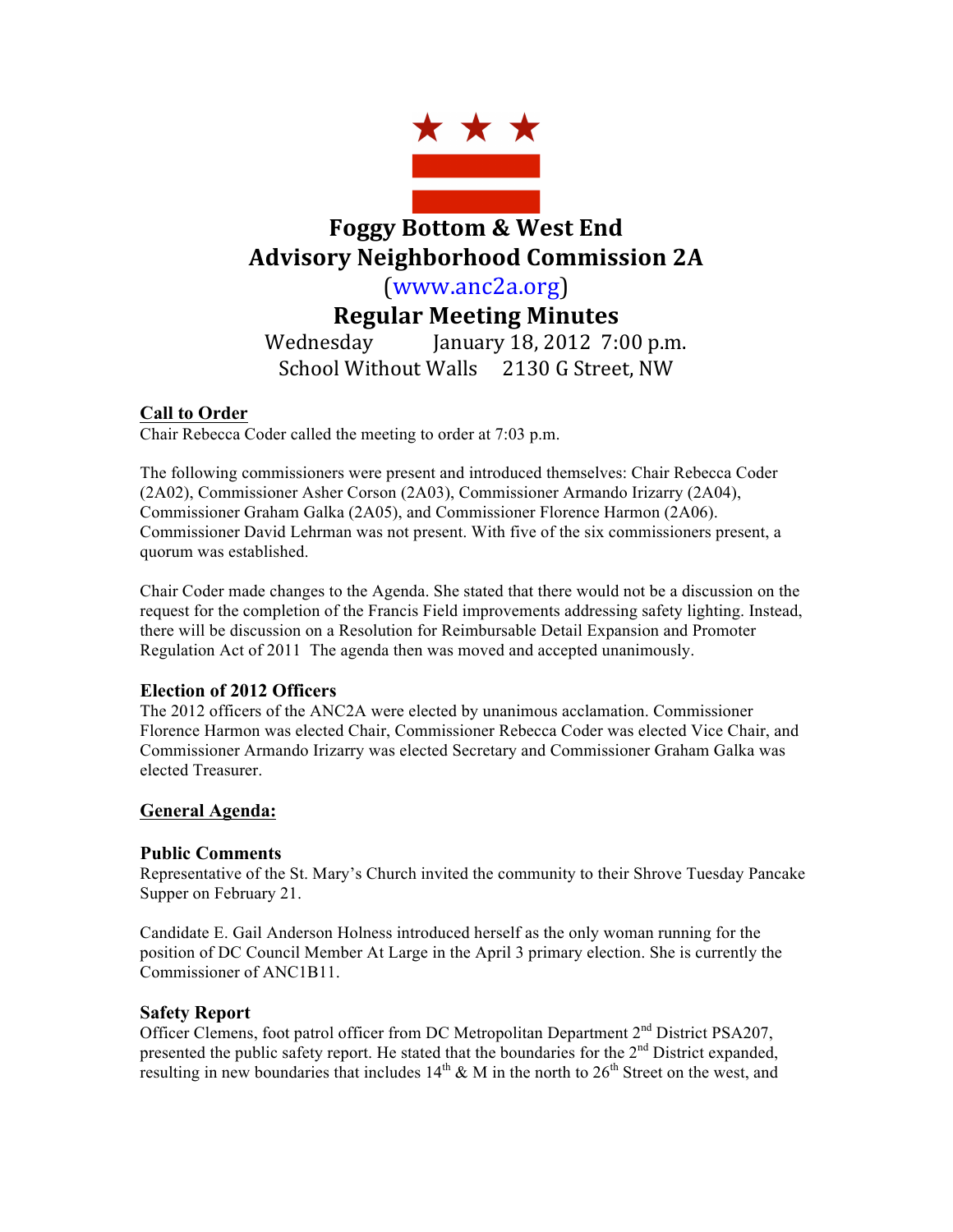south down to Potomac and the Memorials. As a result of the expansion of the boundaries, the community should expect to see an increase in crime patterns.

Thefts from autos has increased from 3 last year to 13, most occurring between  $14<sup>th</sup>$ -20<sup>th</sup> Street of K and M Streets in the evening. Four burglaries occurred in 2012: 800 block of New Hampshire Avenue and the 800 block of  $23^{\text{rd}}$  Street,  $21^{\text{st}}$  and F Street and New Hampshire and I Street. Officer Clemons said that laptops, cell phones, digital cameras and GPS systems were stolen. Officer Clemens advised community members to lock car doors, keep items inside the car away from view or stored in the trunk of a car, keep a sentry light on by resident's front door during the night. Officer Clemens said that the number of thefts increased from 13 last year to 22 this month. These are crimes of opportunity.

Officer Clemens stated Lt. Wheeler Moore is the PSA Lt for this District 2 and that Sargeant Jackson is new to this PSA 207.

Kevin Hay, Chief of Police for GWU, also spoke about incidents relating to GWU. On November 18 there were 3 armed robberies, with one of the two suspects arrested. These robberies were linked to armed robberies at the University of Maryland. Chief Hay credited the arrest and conviction to GWU Police Sgt Christopher Brown, and community assistance,.

He stated that crimes have increased throughout local universities – GWU, Georgetown, Catholic and American. There has also been thefts of electronic equipment from offices.

Community member Marija Hughes commented on a noise problem coming from a generator located on the street level near Watergate West late Thursday that lasted for hours. It started shortly after white smoke spewed out of the generator. She called GWU Police, Watergate West building manager, and Commissioner Irizarry to have the generator turned off. GWU staff Brittany Wadell said she followed up with GWU Facility Manager and will follow up. She said GWU has dealt with this concern before. She added that this may related to WMATA.

#### **2012 SunTrust Rock-N-Roll Marathon – March 17, 2012**

Diane Thomas of Greater Washington Sports Alliance (GWSPA) and Elaine McCormick of Competitor Group spoke about the upcoming SunTrust Rock-N-Roll Marathon on March 17, 2012. The Competitor Group is managing the marketing and outreach of this event for GWSA. They are absorbing all the costs for marketing, permits, travel and lodging and agreements with parties. For the last six years this race has been a non-profit race, but this year it is for-profit race.

It is a sold-out event with 21,000 registered runners, participating in a full marathon, halfmarathon, relay and kid races. SunTrust Rock-N-Roll Marathon will run through the neighborhood streets of six of the eight wards. ANC2A will be affected because the race will run west along Constitution, and turn right to run up 18<sup>th</sup> Street to Connecticut Avenue. A music band, located on  $18<sup>th</sup>$  and Constitution, will fete and encourage the runners with rock and roll music and military band music. The race will begin at 8am, with runners scheduled to start arriving at this intersection at 8:20am and cleanup will end around 10:15am. A 2-hour window will close all traffic along the race course.

Elaine McCormick stated that Competitor Group has produced a priority list of those living within ¼ mile radius of the race course, who will be receiving email notification and door handler notes of the event. A course map and contact information will be included in these notices. Community member Ellie Becker advised that they be careful about leaving door handler notices since it advertises that the resident may not be home, potentially resulting in robbery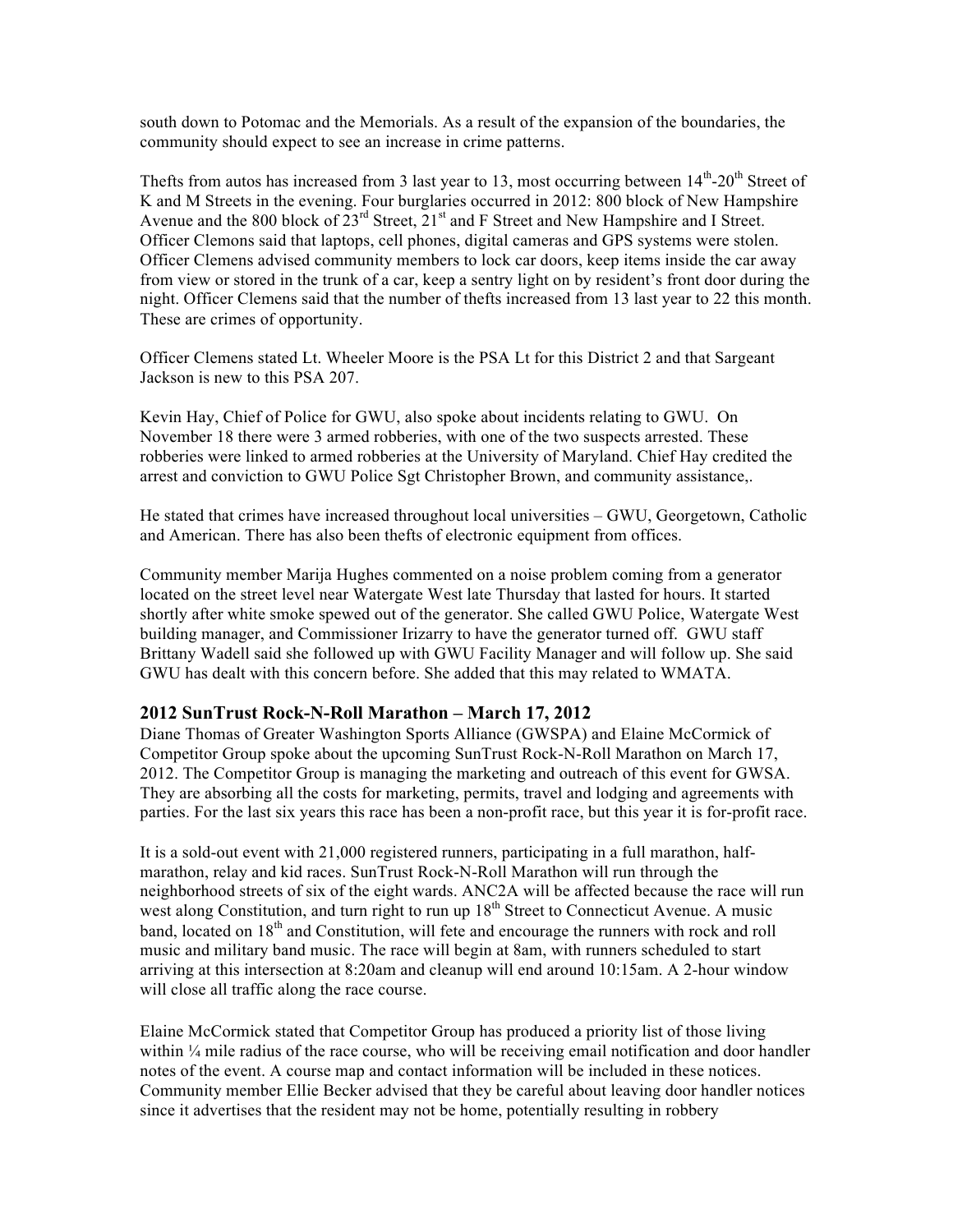opportunities. She suggested that the mailers be put through the mail slot.

Commissioner Asher Corson inquired about the beneficiary organizations. He was told that this event has partnered with nonprofits – Leukemia association, Girls on the Run and Back on My Feet. He was told that this Rock and Roll Marathon was a for-profit activity. It began in 1988 with one market and has grown to 25 markets, with an annual increase of 2,400 runners. They anticipate about 20% attrition. Last year they had 16,000 registered runners but only 12,000 runners ran. Their largest race was held in New Orleans with 32,000 runners.

Commissioner Harmon inquired about the projected revenue and was told that information was not known. The race has been sold out and they hope to be profitable. The nonprofit organizations affiliated with this race will attract their own runners, estimated to be 100 from the Girls on the Run organization, 75 from Back on My Feet. Pledges go directly to the nonprofits.

Issues raised by the community members include:

- The St. Patricks Day Parade along Constitution Avenue will be held a week later on March 17<sup>th</sup>.
- The Cherry Blossom Festival is scheduled to begin a week before.
- Stopping traffic on Constitution for the race without accommodation to the city and residents.
- objection to music on  $18<sup>th</sup>$  and Constitution Avenue
- blocking drive-throughs within neighborhood streets

Community member Barbara Kahlow raised questions regarding payment to DC for the use of their streets, revenue being generated, and the economic impact of this race. She recommended that the Commission not support this Rock-N-Roll Marathon.

Commissioner Asher Corson stated that it hasn't been easy to get information regarding their profit and nonprofit partnerships. They sell the Race as a profit-making event for nonprofits. He wants to include in the motion that there remains many unanswered questions. He wants to reinforce community comments regarding this once non-profit event now converted into a profitmaking event. He prefers reserving DC neighborhood streets for non-profit organizations and events.

Commissioner Irizarry supported the Race's effort in bringing spectators and runners to this event. He noted that this was the first year the Rock & Roll Marathon was a profit-making event. However, he stated he was going to abstain.

Commissioner Florence Harmon shared resident's concern regarding blocking residential street traffic and access and economic benefit to DC, its residents and the non-profit organizations.

Commissioner Coder made a motion to provide an non-objection support of the 2012 Rock-N-Roll Marathon this year, provided they provide economic information next year. The motion was seconded by Commissioner Galka, and passed. **(VOTE 3 – 0, with 2 abstentions)(Coder, Harmon, Galka voted to support; Irizarry, Corson abstain). (Attachment #1)**

#### **Bike DC – Sunday, May 13, 2012**

Rick Barn, manager of the Bike DC event scheduled for Sunday May 13, 2012, presented the details of the event. Bike DC event benefits a non-profit organization Washington Area Bike Association, to celebrate DC.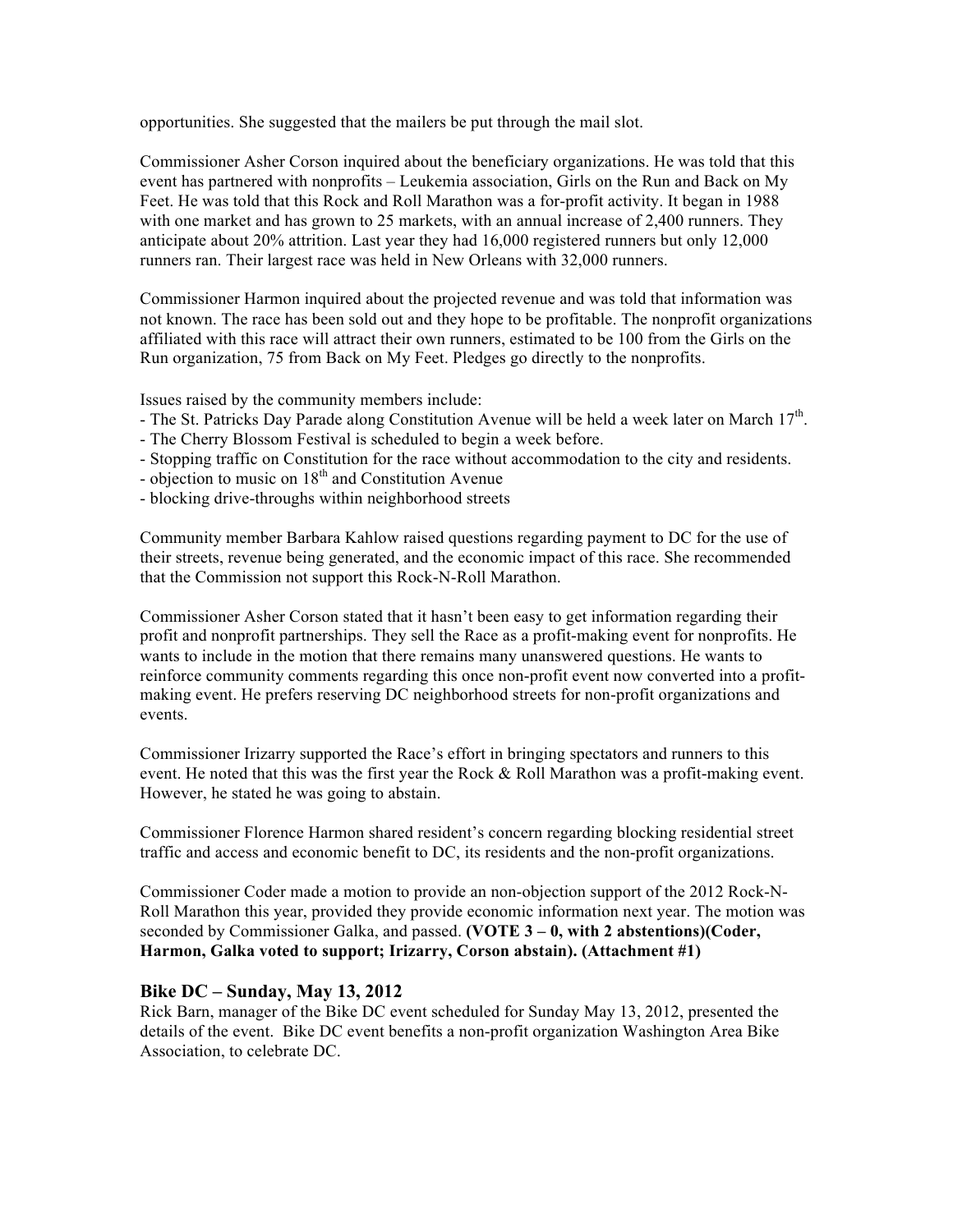Bike DC is not a timed event. Bikers will be stopped to allow traffic to flow. Bikers will ride down 19<sup>th</sup> Street and turn right on G Street to proceed to Rock Creek Park passing under Washington Circle and K Street bridge.

There will be minor traffic impact as the Ride will begin Sunday morning and be completed by 9AM, but outgoing bridges and roads will be closed until 11AM. Monies of \$60,000 have been set aside to pay for government services. Bike DC has also coordinated efforts with VA DDOT.

In response to queries from Commissioner Asher Corson, Rick Barn said monies raised will go to WABA. Part of the biker's registration fees go to WABA.

Commissioner Irizarry stated last year's Bike DC was enjoyable, well organized, easy, facilitated ability to set own pace, accessible to families and children. Last year's bike course started at the Capitol, and passed along the Navy Yard and GW Parkway.

In response to questions from community members, Bike DC stated:

- bike riders would observe traffic lights and signs
- police will be located at each intersection
- traffic will be stopped, if there are a backlog of riders at an intersection
- bikers will be allowed to ride through the intersection, if there isn't any traffic

Community member Elizabeth Elliott asked how the Bike course affects the Walt Whitman Park, nearby where she lives. She was told that the bikers would ride down 19<sup>th</sup> Street and turn right on E Street head toward the ramp to the bridge. Consequently, the streets between  $19<sup>th</sup>$  and  $20<sup>th</sup>$ , between E and F Streets will be closed to avoid bikers mixing with traffic. Streets will be closed from 7am and will reopen at 11:45am, even though the permit allows Bike DC to reopen at noon. They will not overrun the time.

Commissioner Coder made a motion to provide a non-objection of Bike DC event. Commissioner Irizarry seconded the motion, and the motion passed. **(VOTES: 5-0) (Attachment # 2)**

#### **Update on senior shuttle to local grocery stores**

Commissioner Irizarry expressed his thanks and effort from the community and Marija Hughes in securing shuttle service for local area seniors to local grocery stores. Commissioner Irizarry worked with the community and Family Matters of Greater Washington to secure a shuttle service for the seniors in the community transporting them to Trader Joe's at 25<sup>th</sup> Street and the Georgetown Safeway. The bus shuttle will be free. It will run every Wednesday this month. Up to 14 passengers at a time can ride. It will pick up passengers at 10 a.m. at Watergate East Lobby and return between 11:30am and noon. So far there has been a good turnout for this service, but they will continue monitoring in order to make any adjustments. Family Matters will continue to provide funds for this shuttle. Commissioner Irizarry added that the drivers cannot accept payment from riders.

Commissioner Galka expressed his appreciation to Commissioner Irizarry and Marija Hughes for their herculean effort to establish this service. He has received feedback from Columbia Plaza residents about the great service. He stated that the shuttle began at the end of December and has had 5-6 runs since then.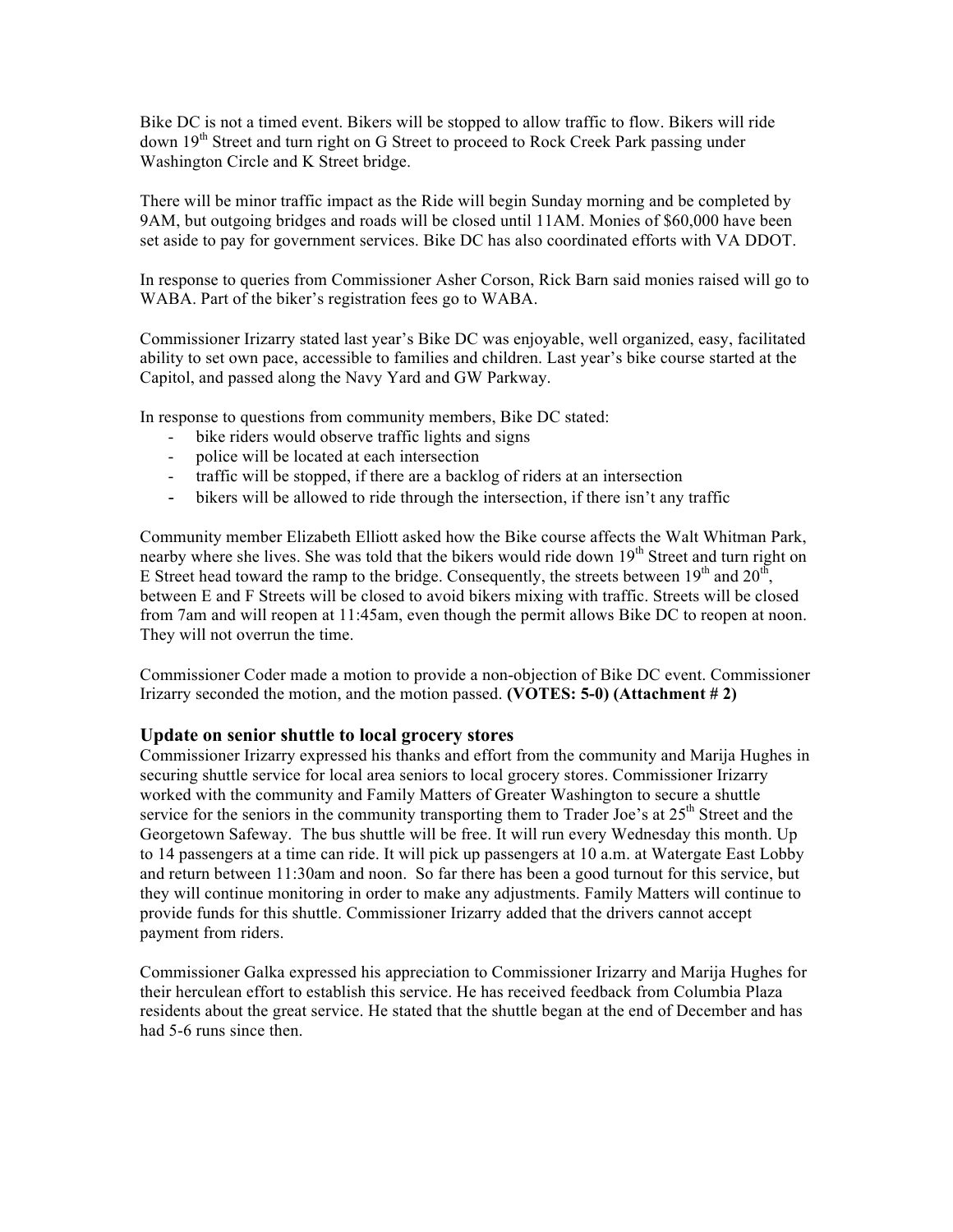Community member Marija Hughes expressed her thanks to Commissioner Irizarry and Commissioner Coder for their efforts in this successful endeavor. She stated that there were 17 riders on the bus today, and hopes that there will be two runs daily and two runs weekly. Community member Ellie Becker also stated that there was already a good turnout on the shuttle.

Commissioner Rebecca Coder expressed her congratulations to Commissioner Irizarry and others in the community for this success.

#### **Update on status of Historic Stevens School**

Nimita Shaw of DMPED provided the status update on the Historic Stevens School development project. She stated that two Requests for Expression of Interests (RFEI) were issued in November 2011 and a preliminary site visit was held for prospective participants. About 130 attended this event. A second walk-hrough will be held on February 2 to allow potential bidders to visit the building, and the layout. DMPED is waiting for the first round of proposals due March 1, 2012.

Commissioner Harmon stated as a result of receiving a phone call from a special educational developer (not charter), she wanted to know who is the contact person for educational teams. Ms. Shaw stated that all inquiries be directed to her as the staff contact at DC Department of Education is leaving her position. Her contact information is: nimita.shah@dc.gov or 202-215-3650.

### **Request of neighbors for removal of treebox at 25th and K Streets**

Representative from the Bader Condominium Association at 2515 K Street, NW discussed their request for removal of a treebox located on the side street in front of the condo's K Street entrance along the service road to K Street. They prefer to have the tree box removed and the area resurfaced with brick in the same pattern instead of replacing with another tree and tree box. Several trees have been planted in that tree box, which have all died. In addition, it is a pedestrian safety issue because there is not enough room for pedestrians and the tree box. The tree box would be filled with dirt and mulch.

Sherri Kimbel, Constituent Services with Council member Jack Evans' office, suggested to speak with Mr. Thomas, head of Urban Forestry Administration, to determine whether no trees can live in that space.

Community member Michael Dudich conducted research on DC government tree literature through 2013 and found that no new trees have been assigned or planned for that space. Community members highlighted issues with brick paving generally..

Commissioner Corson stated that there needs to be a conversation relating to brick laying throughout the neighborhood but that is separate from addressing this issue.

Commissioner Corson asked that the Commission support the request from Bader Condiminium, as it is the best and easiest solution. He made a motion to authorize him to send an email to Aaron Rhone at DDOT, and CC to Mr. Thomas and Ms. Kimbel of Council Member Jack Evans' office, supporting the Bader Condominium. Commissioner Coder seconded the motion and the motion passed. **(VOTES: 5-0). (Attachment # 3)**

### **Resolution for Reimbursable Detail Expansion and Promoter Regulation Act of 2011**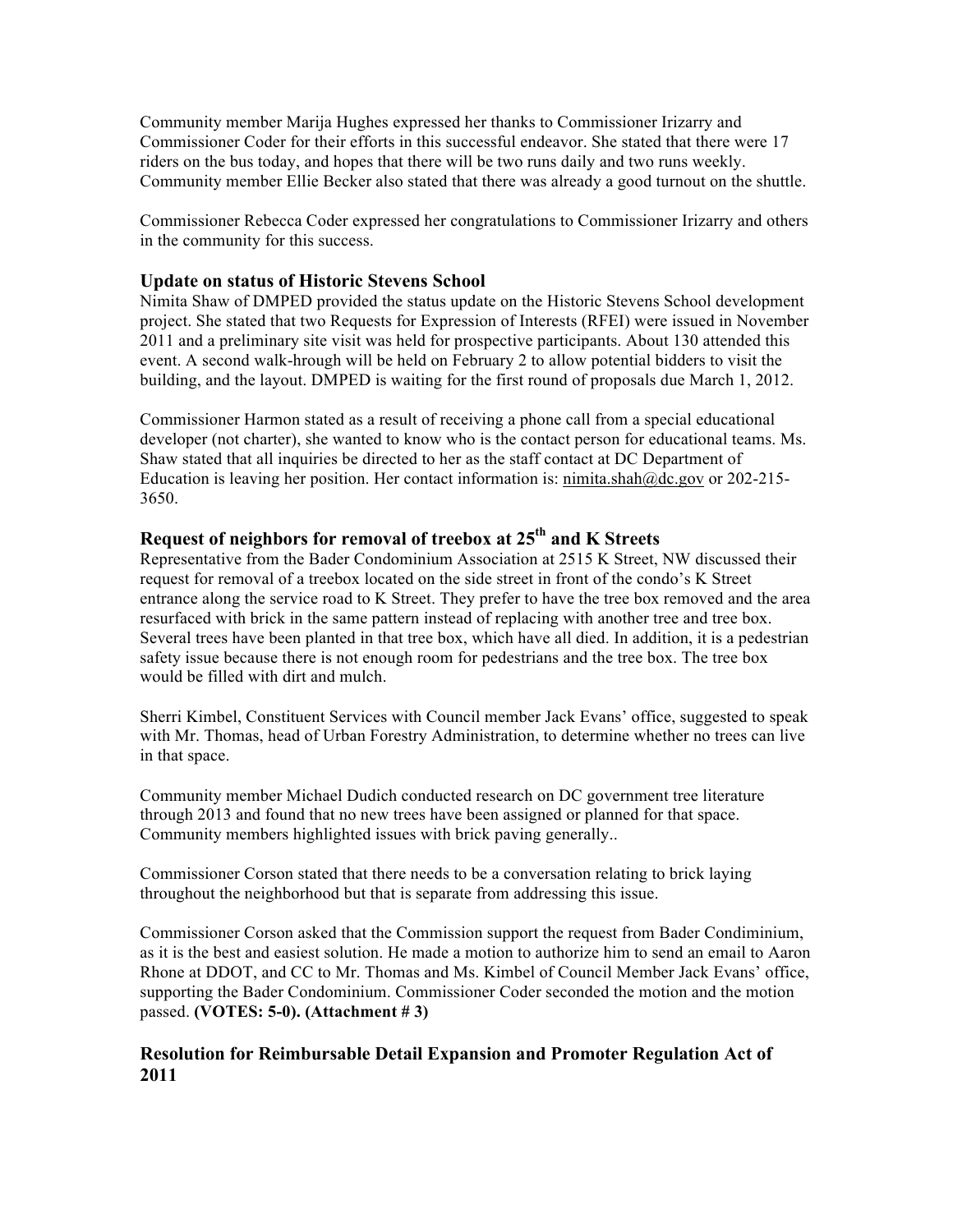Commissioner Harmon stated that Council member Graham needs to set a hearing regarding the legislation proposed by Council member Jack Evans Reimbursable Detail Expansion and Promoter Regulation Bill of 2011 and suggested the ANC provide a resolution in support of this proposed legislation. The legislation is narrowly drafted. It is helpful that this detail expansion is reimbursable, as it controls noise in nightclub establishments when patrons see police nearby. Nightclub owners pay 100% of the costs and it is mandatory. It is cost effective measure and may save nightclub owners and the city costs in the long run, such as insurance rates, cost of health costs, emergency costs and legal costs that may incur as a result of any incidents.

Commissioner Coder provided edits to the draft resolution, to broaden it from just CN establishments (licenses given to nightclubs) to include restaurants that operate as night clubs such as McFadden's.

Ms. Kimbel stated that this legislation also includes taverns that have entertainment endorsements. She stated that Council member Graham prefers to have a hearing for broader ABRA issues. She stated that efforts are underway to coordinate support for this proposed legislation with other ANCs.

She also recommended that the resolution be sent cc to Council chair Kwame Brown and the At-Large Council members.

Commissioners and community members contributed changes to the ANC resolution of support of the Councilmember Evans' proposed legislation.

Commissioner Harmon introduced the motion to send the ANC resolution of support regarding the reimbursable detail expansion and promoter regulation act of 2011 as amended. Commissioner Coder seconded the motion. The motion was voted upon and passed. **(VOTES 5:0) (Attachment # 4)**

#### **Shadow Room/Sanctuary 21 Update**

Commissioner Harmon provided an update of Shadow Room/Sanctuary 21 Lounge (located at 2131 K Street). She stated that community members had appealed the ABC Board's issuance of a duplicative retail CN nightclub license for 2131 K Street NW to Sanctuary 21 to the DC Court of Appeals, which remanded it to the ABC Board for further proceedings. The ABC Board then vacated the duplicative nightclub license for Sanctuary 21. Additionally, in renewal proceedings for the original retail CN nightclub license for Shadow Room, the ABC Board denied the operator an outdoor summer garden at 2131 K Street. The second club, located in the basement, was to be called Sanctuary 21, which would have doubled the nightclub area.

Commissioner Harmon thanked ANC 2A for their effort and for funding legal fees relating to this matter. She also thanked the Foggy Bottom Defense and Improvement Corporation for funding legal fees for this matter.

#### **Regulatory Agenda:**

#### **Matters before the DC Zoning Commission:**

### **Update on West End Library planned unit development (PUD) Zoning Commission public hearings**

Chair Coder presented an update on the public hearings on December 19 and January 5 held by Zoning Commission relating to the West End Library and Fire Department PUD. Chair Coder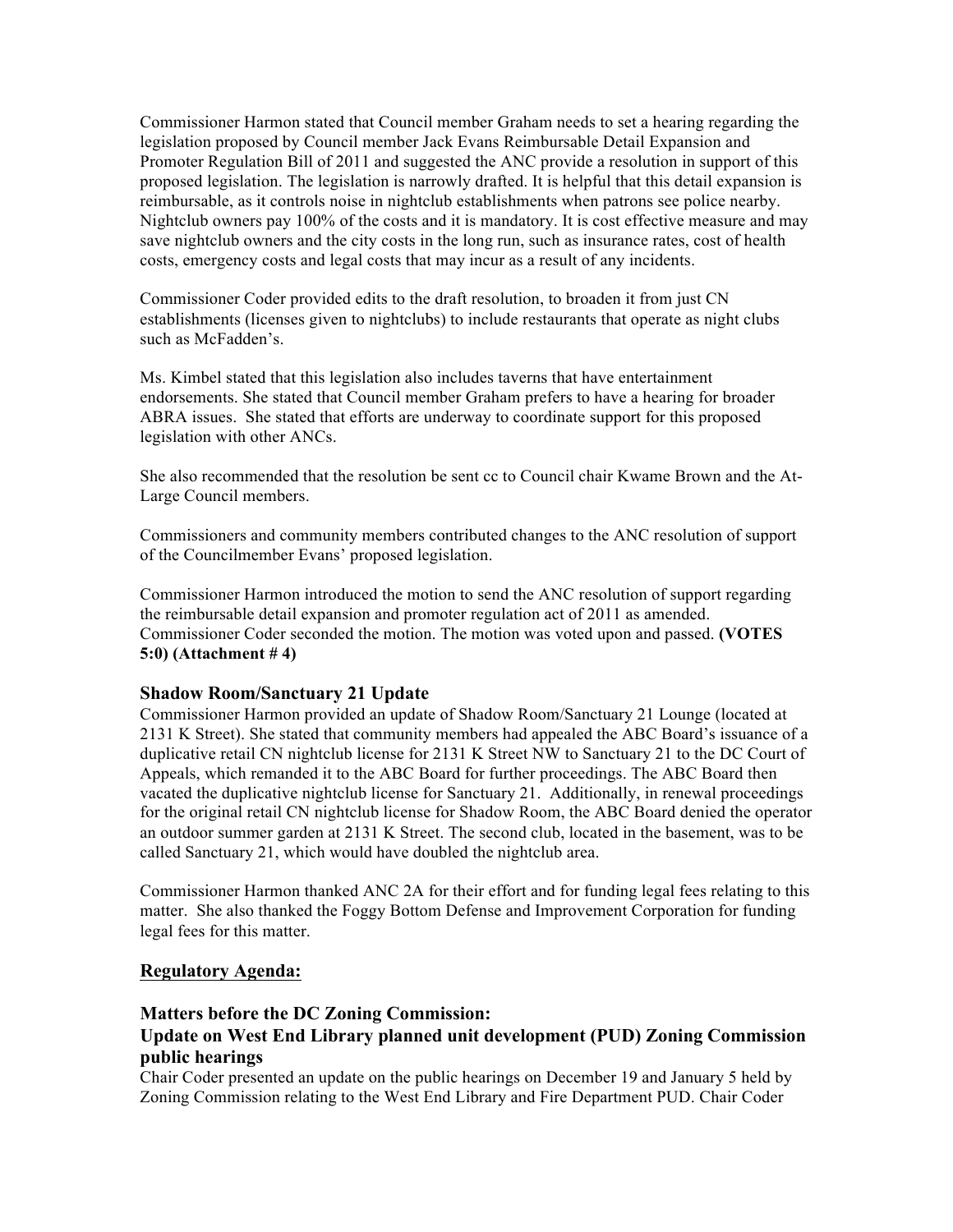represented ANC2A at these hearings. It is up to the Zoning Commission to make decisions regarding affordable housing and other matters. ANC2A supported this development, along with Foggy Bottom Association, West End Library Friends, West End Citizens Association and West End Friends. Columbia Condominiums withdrew their opposition. Ritz Carlton residents are still concerned about the design. West End Flats gave input into the alley issues. There were five to six participants from Occupy DC and EmpowerDC who wanted more affordable housing and raised issues regarding the sale public property.

Commissioner Corson stated that at the hearings representatives from DC Library Renaissance Project's West End Advisory Group stated they were representing the community and were sanctioned by the DC Public Library. They were given party status by the Zoning Commission. He stated that this organization was not formed by the residents regarding supporting the library and was established by the DC Library Renaissance Project as a party for this specific issue and to exert influence on the Zoning Commission process. He expressed concern that neighborhood issues were raised by city-wide organizations before the Zoning Commission and not the neighborhood. He added that the West End Advisory Group has only 11 members. He opened the floor for community comments.

Elizabeth Elliott, member of the West End Advisory Group, introduced himself. She stated that there were community members who are members of the group, and they had led the visioning sessions related to the library redevelopment. She added that many of the members of the WE Advisory Group were also members of the West End Library Friends. She stated that they had no intention to replace or substitute the West End Library Friends and that was a mistake on the part of Zoning Commission. The Zoning Commission issued party status to groups based on their application. Their application did not not include anything about representing the West End Library or the West End Library Friends.

Chris Otten, from Adams Morgan, introduced himself as representing Robin Diener. He said that distinct voices needed to be heard in this community and petitioned Robin to pull together a group to voice dissenting views. He stated that this ANC2A was allowing the developer to wiggle out of providing 52 affordable housing units and the land was undervalued.

Susan Haight of the West End Library Friends stated that WELF is a dues paying organization, created in 1990 as a 501C3 and serves as the community's voice related to the library.

Commissioner Harmon stated she had never heard of the West End Advisory Group in the four or more years she has been involved with this issue. She also does not remember this group attending meetings, and it was late for new organizations to join this issue. Elizabeth Elliot stated that the WE Advisory Group was established by the DC Library Renaissance Project, chaired by Robin Diener, which wrote a visionary report distributed to ANC2A. In response, Chair Coder stated that the visioning report was not something sponsored by the DC Library Renaissance Project, but it was sponsored by ANC 2A, ANC 2B, the FBA and DCCA. She also stated that the Zoning Commission was led to believe that this new group was in fact the official friends group of the library and this was misleading.

Chair Coder stated that this resolution would clarify the differences between West End Library Friends and the DC Library Renaissance Project. She added that the ANC's testimony was on the record in support of the redevelopment, and affordable housing will be part of the project, but the question is how much.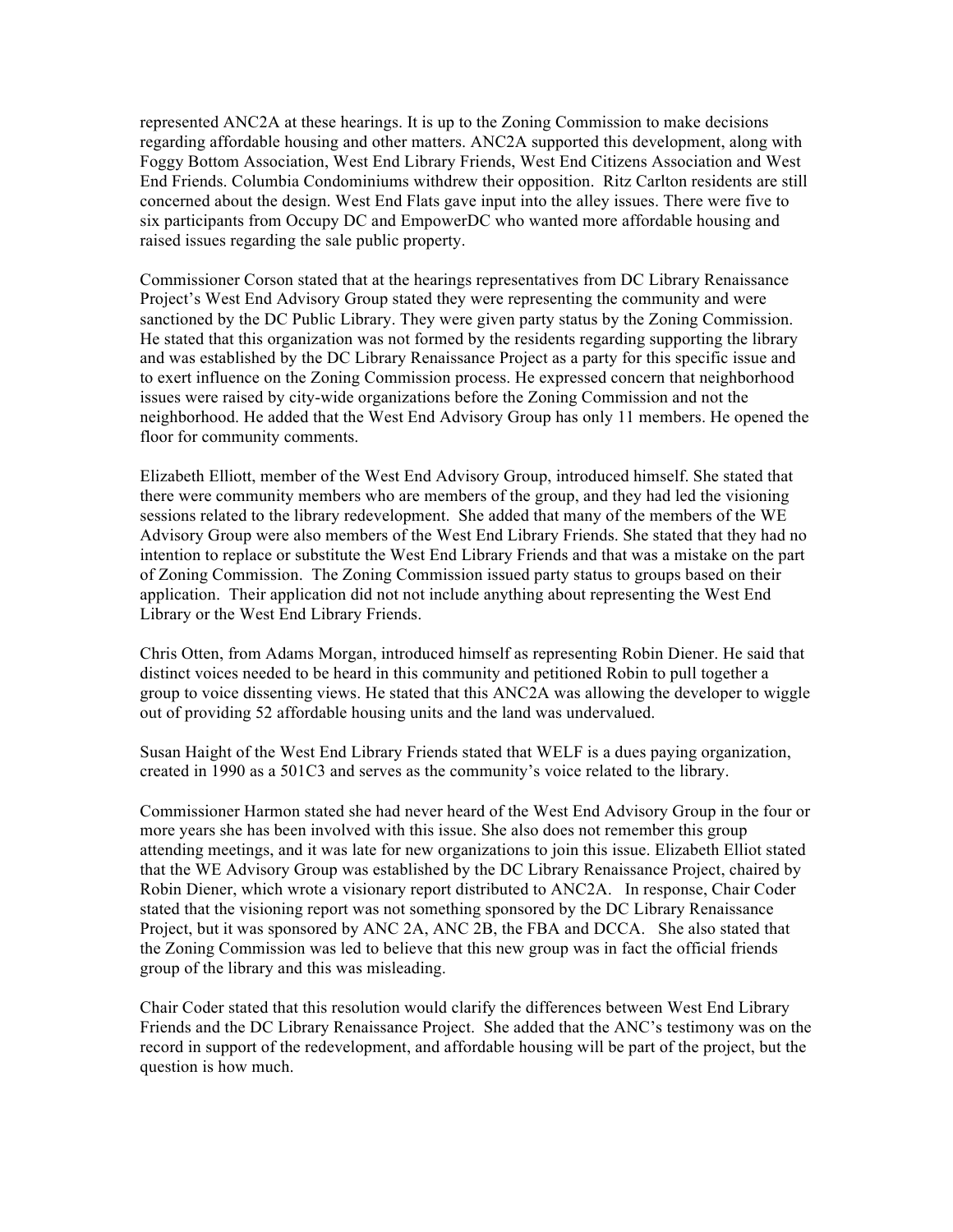Commissioner Irizarry asked for clarity on the affordable housing aspect. Chair Coder stated that originally 52 affordable housing units were proposed for the fire station site and that DC government is to provide a subsidy for these, but currently there is a funding gap. Ms. Kahlow added that the city has until April to find the funds for the 52 otherwise it would be the percentage provided by Inclusionary Zoning only.

Commissioner Corson introduced a motion stating that ANC2A recognizes the West End Library Friends as the official group representing the West End Library, and that it doesn't recognize the DC Library Renaissance Project's West End Advisory Group as representating in the community in regards to the West End Library. Chair Coder seconded the motion. The motion was voted upon and passed unanimously. **(VOTES 5-0) (Attachment # 5)**

### **Update on Watergate Hotel PUD minor modification request**

Chair Coder provided an update on the request by Watergate Hotel for a PUD minor modification. She stated that the only modification was an increase of rooms from 300 to 355. Commissioner Irizzary had individually provided letter in support. The three cooperatives of Watergate and Council member Jack Evans wrote letters in support. The Zoning Commission approved this minor modifcation at its January 9 hearing, and construction should commence soon and be done in early 2013.

#### **Administration:**

### **Appreciation of Chair Coder's work in her 2 year term.**

Commissioner Harmon thanked Chair Coder for all her work and dedication during these past two years in her tenure. "She's a hard act to follow", said Commissioner Harmon, adding that Chair Coder was known for her late night emails and diligence with deadlines. She gave Chair Coder a bouquet of flowers in honor of her leadership and community service. Commissioner Irizarry, and Commissioner Corson all gave her accolades. Chair Coder thanked the Commisison for their "tremendous job in moving the community forward."

### **Adoption of November 16 and December 7 minutes**

Chair Coder introduced a motion to approve the minutes of the November 16 and December 7 ANC2A meetings, that included changes and edits from the Commissioners. Commissioner Irizarry seconded the motion. The motion was voted upon and passed. **(VOTES: 5-0).** 

### **Resolution on participation in 2012 ANC Security Fund**

Commissioner Coder introduced a resolution to have ANC2A participate in the 2012 ANC Security Fund, and authorizing payment of \$25.00 towards that fund. Commissioner Irizarry seconded the motion. The motion was voted upon and passed. **(VOTES 5-0)** 

#### **Resolution on ANC 2A checking account signatories**

Chair Coder introduced a resolution regarding the ANC2A checking account signatories, assigning Commissioner Coder, Commissioner Harmon, Commissioner Irizarry, and Commissioner Galka as having the authority to sign checking account matters. Commissioner Irizarry seconded the motion, the motion was voted upon and passed. **(VOTES 5-0)** 

### **Approval of 2012 Meeting Calendar**

Chair Coder introduced a resolution regarding the 2012 ANC2A Meeting Calendar. Commissioner Corson seconded the motion. The motion was voted upon and passed. **(VOTES 5:0) (Attachment # 6)**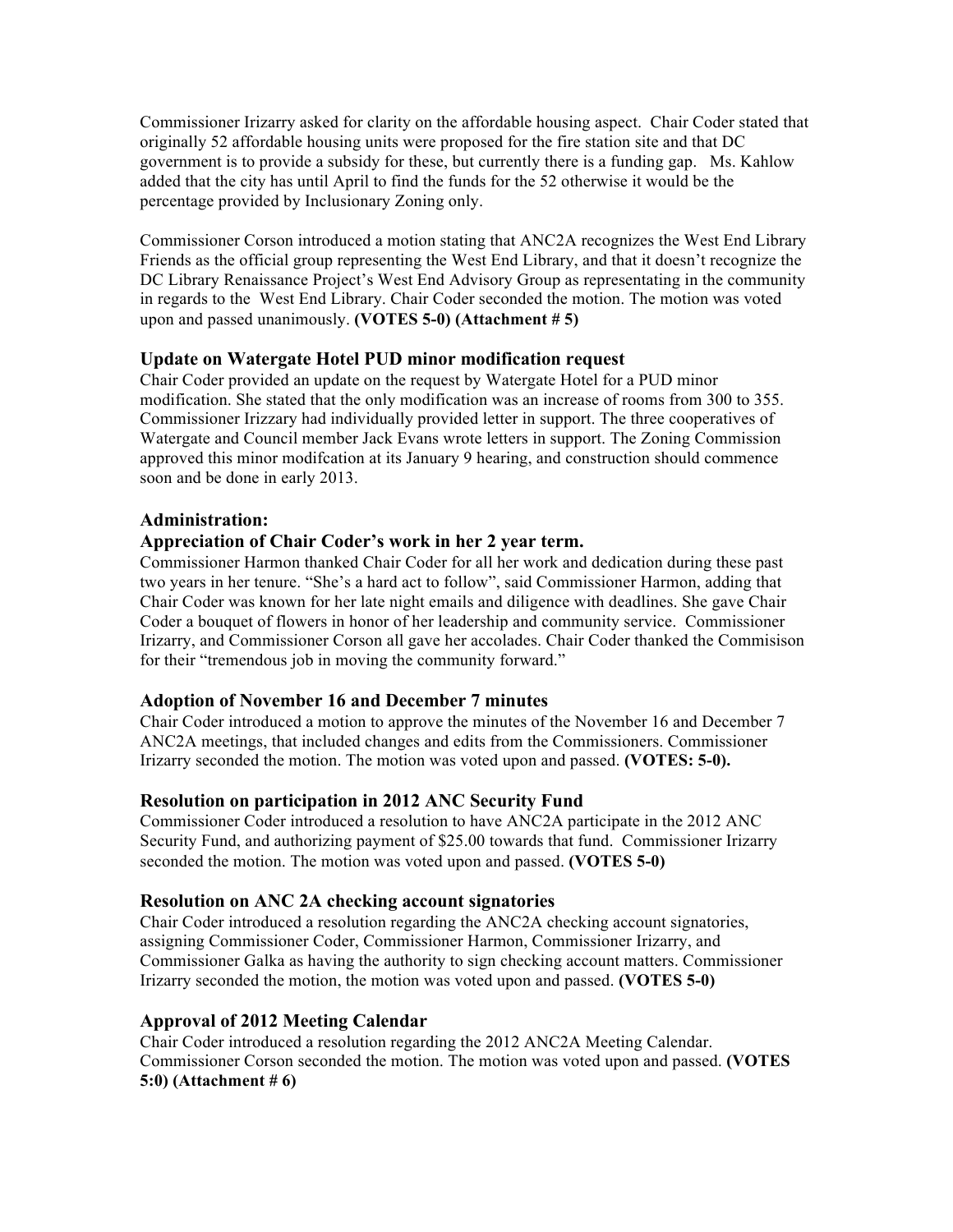## **Adoption of 1st Quarter Financial Report 2012**

Chair Coder introduced a motion to approve the 1<sup>st</sup> Quarter Financial Report 2012 (October to December, 2011). She read the report outloud: The ANC2A had \$18,346.92 as starting balance and received \$7,618.80 from DC for two quarterly allottments. It distributed \$3,389.86 – most of which was for salaries, office rental and copying). The ending balance was \$22,576.66. The motion was seconded by Commissioner Irizarry. The motion was accepted and passed unanimously. **(VOTES: 5-0).** 

### **Announcements from the Chair**

Chair Coder announced the next ANC2A meeting will be held on February 15, 2012 at St. Stephen's Martyr Parish Hall, 25<sup>th</sup> Street and Pennsylvania Avenue, NW. The entrance to the Parish Hall is on  $25<sup>th</sup>$  Street.

There being no further business, ANC2A Commission adjourned at 9:10 p.m.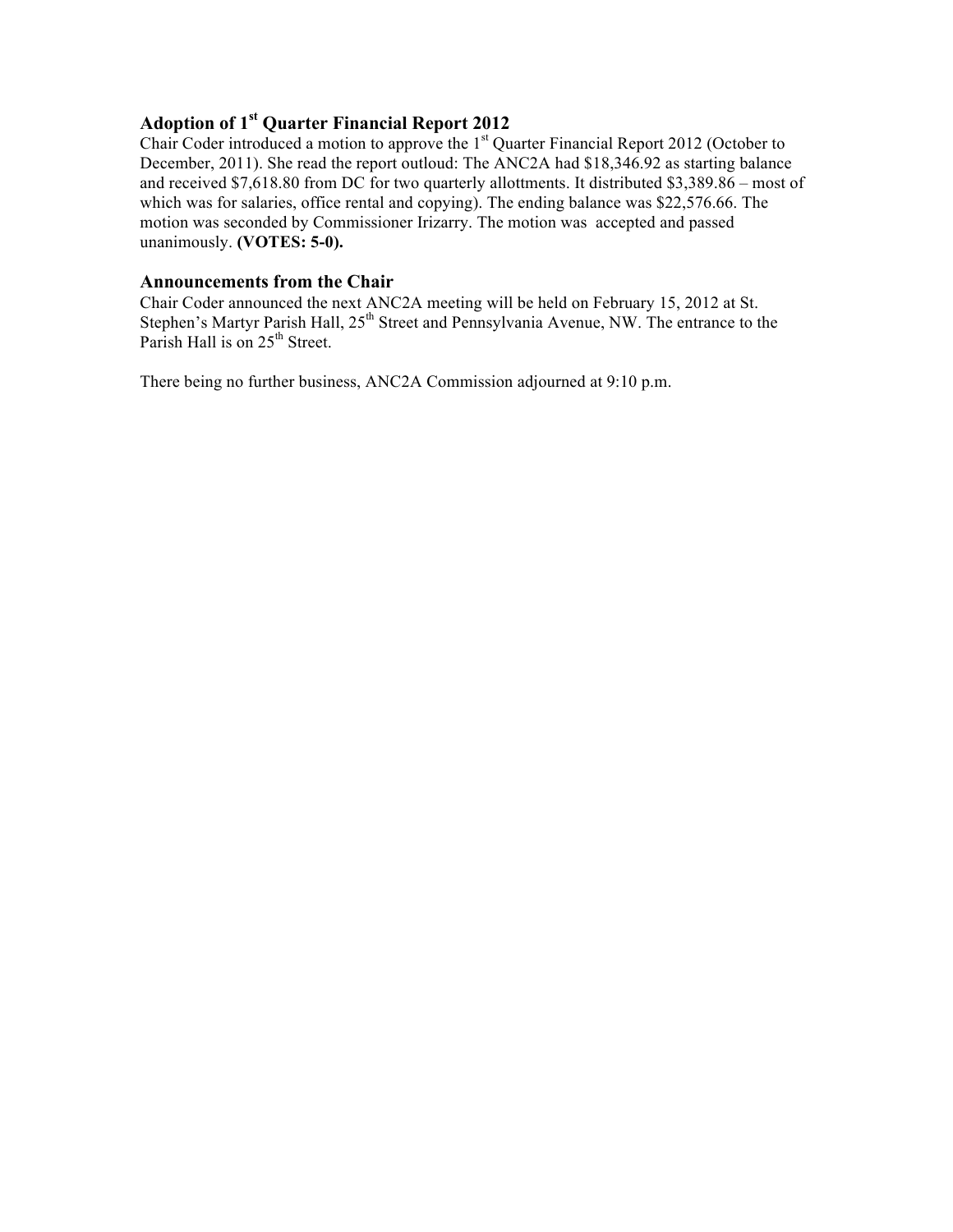Commissioner Coder made a motion to provide an non-objection support of the 2012 Rock-N-Roll Marathon this year, provided they provide economic information next year. The motion was seconded by Commissioner Galka, and passed. **(VOTE 3 – 0, with 2 abstention).** 

## Government of the District of Columbia Foggy Bottom and West End Advisory Neighborhood Commission 2A

| c/o West End Library | 1101 $24^{th}$ St., N.W. | Washington DC |
|----------------------|--------------------------|---------------|
|                      | 20037                    |               |

\_\_\_\_\_\_\_\_\_\_\_\_\_\_\_\_\_\_\_\_\_\_\_\_\_\_\_\_\_\_\_\_\_\_\_\_\_\_\_\_\_\_\_\_\_\_\_\_\_\_\_\_\_\_\_\_\_\_\_\_\_

February 15, 2012

TO: Rick Barn Manager, Bike DC

### **RE: 2012 SunTrust Rock-N-Roll Marathon – March 17, 2012**

Dear Mr. Barn:

At ANC 2A's duly noticed, regularly scheduled meeting on Wednesday, January 18, 2012, with five of the six commissioners present, constituting a quorum, the Commission reviewed plans regarding the 2012 Sun Trust Rock-N-Roll Marathon scheduled for March 17, 2012.

The ANC voted to provide a non-objection support of the 2012 Rock-N-Roll Marathon this year, conditional they provide economic information next year. The vote was  $3 - 0$ , with 2 abstentions.

Please let me know if I can answer any questions in this matter.

Respectfully submitted,

Susana Baranano ANC 2A Executive Director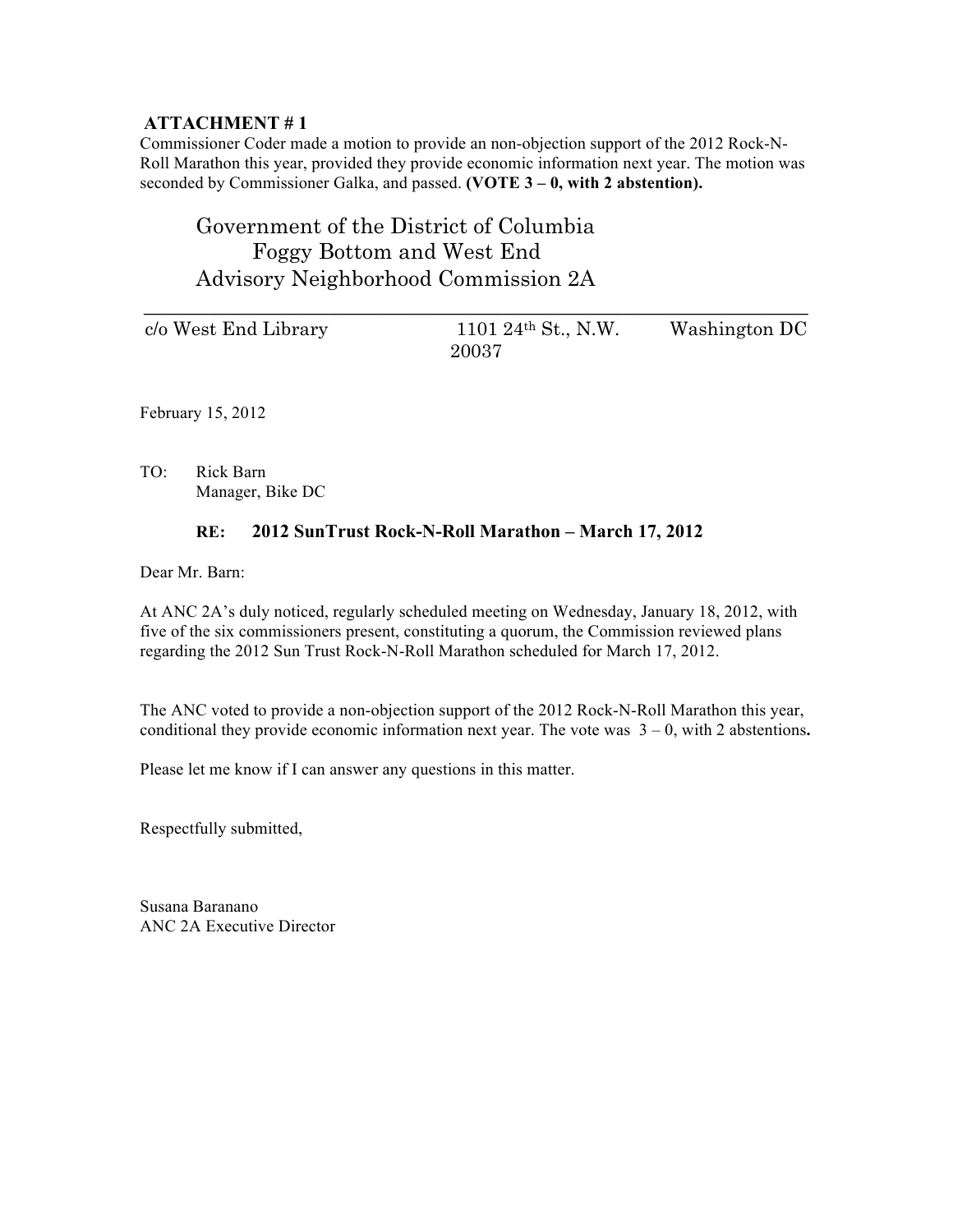Commissioner Coder made a motion to provide a non-objection support of Bike DC event. Commissioner Irizarry seconded the motion, and the motion passed. **(VOTES: 5-0)** 

## Government of the District of Columbia Foggy Bottom and West End Advisory Neighborhood Commission 2A

| c/o West End Library | 1101 24 <sup>th</sup> St., N.W. | Washington DC 20037 |
|----------------------|---------------------------------|---------------------|

February 15, 2012

TO: Diane Thomas of Greater Washington Sports Alliance

### **RE: Bike DC – Sunday, May 13, 2012**

Dear Ms. Thomas:

At ANC 2A's duly noticed, regularly scheduled meeting on Wednesday, January 18, 2012, with five of the six commissioners present, constituting a quorum, the Commission reviewed plans regarding the Bike-DC event scheduled for Sunday May 13, 2012.

The ANC voted unanimously to provide a non-objection letter of Bike DC event.

Please let me know if I can answer any questions in this matter.

Respectfully submitted,

Susana Baranano ANC 2A Executive Director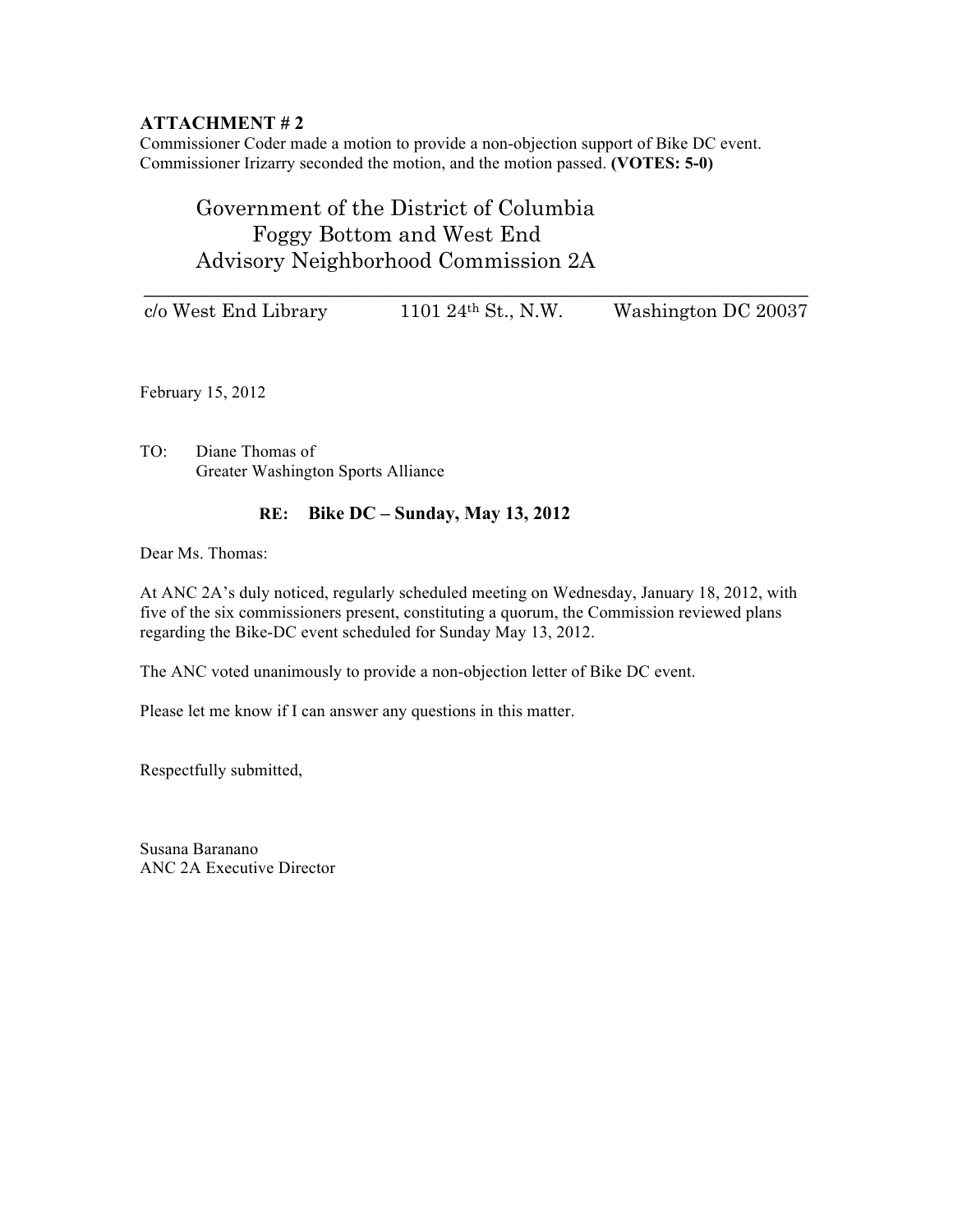## **ATTACHMENT # 3** VIA EMAIL FROM ASHER CORSON

John P. Thomas Urban Forestry Administration District Department of Transportation 2217 14th Street NW Washington, DC 20009

Aaron Rhones District Department of Transportation 55 M Street, SE, Suite 400 Washington, DC 20003

To: John.PThomas@dc.gov, aaron.rhones@dc.gov, jevans@dccouncil.us

**At its regularly scheduled meeting on Wednesday, January 18, 2012, the Foggy Bottom and West End Advisory Neighborhood Commission ("ANC 2A") unanimously supported the Bader's Condominium's request for the two tree-boxes located directly in front of their Condominium to be removed and paved with bricks. The removal of the tree-boxes will improve the safety and walkability of 25th Street's sidewalk.**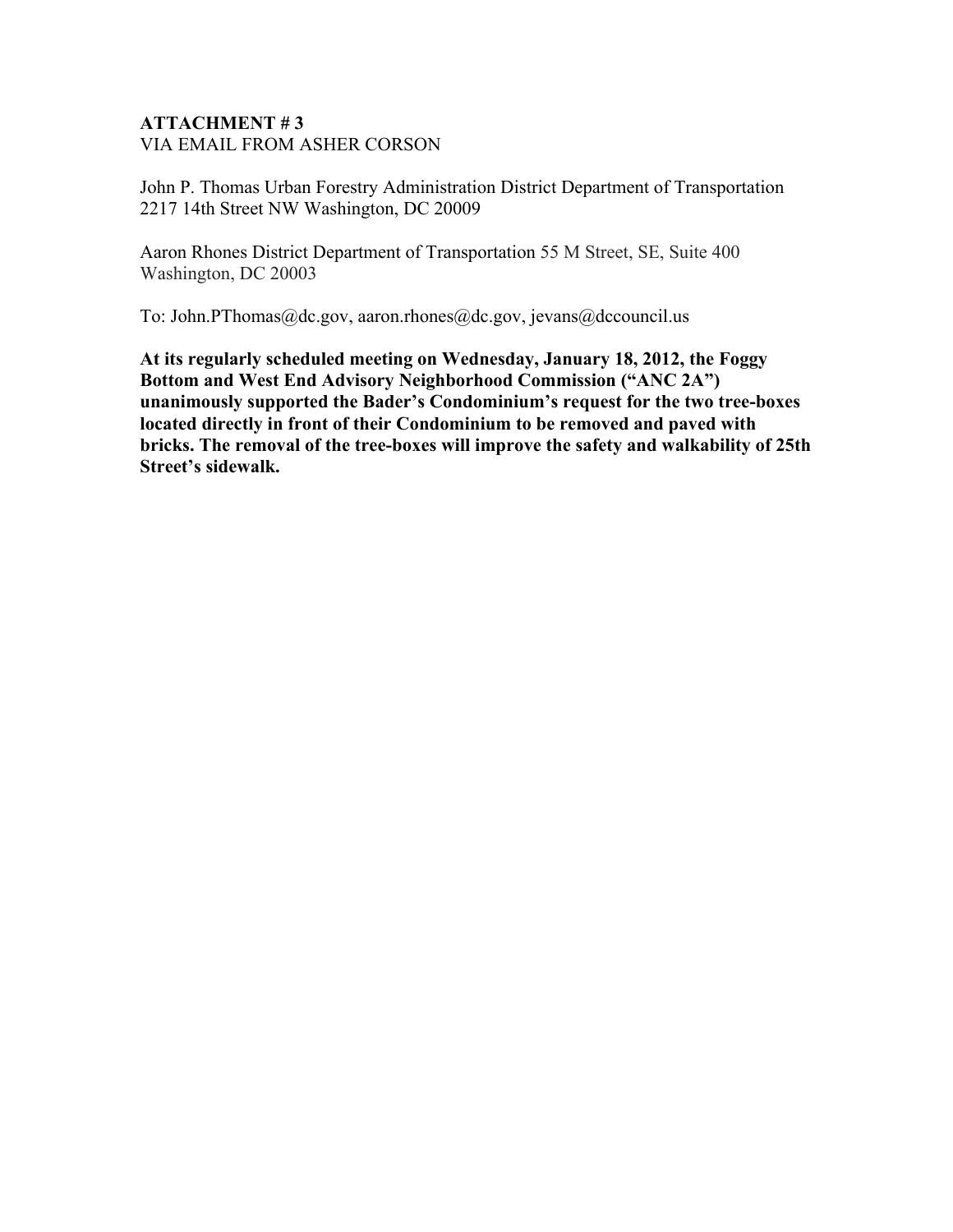## Government of the District of Columbia Foggy Bottom and West End Advisory Neighborhood Commission 2A

DC 20037

 $c/\sigma$  West End Library 1101 24<sup>th</sup> St., N.W. Washington

\_\_\_\_\_\_\_\_\_\_\_\_\_\_\_\_\_\_\_\_\_\_\_\_\_\_\_\_\_\_\_\_\_\_\_\_\_\_\_\_\_\_\_\_\_\_\_\_\_\_\_\_\_\_\_\_\_\_\_\_\_

January 18, 2012

The Honorable Jim Graham Chair, Committee on Human Services Council of the District of Columbia 1350 Pennsylvania Avenue, Suite 105, NW Washington, DC 20004

Re: "Reimbursable Detail Expansion and Promoter Regulation Act of 2011"

Dear Council Member Graham:

At its regularly scheduled meeting on Wednesday, January 18, 2012, the Foggy Bottom & West End Advisory Neighborhood Commission 2A (ANC 2A) discussed the proposed legislation by Council member Jack Evans that would require an ABC licensee's participation in the Metropolitan Police Department (MPD) reimbursable detail program on any night where the licensee offers entertainment under an entertainment endorsement, engages a promoter, has a track record of concerning incidents and stays open past 11:59 p.m (after-hours establishment).

ANC 2A notes that issues associated with peace, quiet and order would be addressed by this legislation and strongly supports its passage. We understand that you have not released this legislation to your Committee on Human Services and respectfully request that you do so immediately.

We set forth our strong support for this proposed legislation that addresses significant public safety and neighborhood peace, quiet and order issues as many of these after-hours establishments are located adjacent to residential areas. An MPD reimbursable police detail would address these important issues; therefore, ANC respectfully requests that you permit this important legislation to come forth for full consideration. Public safety concerns necessitate passage of this legislation, and actually, an MPD detail would be advantageous and cost effective for after-hours establishments.

Accordingly, with five of the six commissioners in attendance, a quorum at a duly noticed, regularly scheduled public meeting, the attached motion was unanimously approved.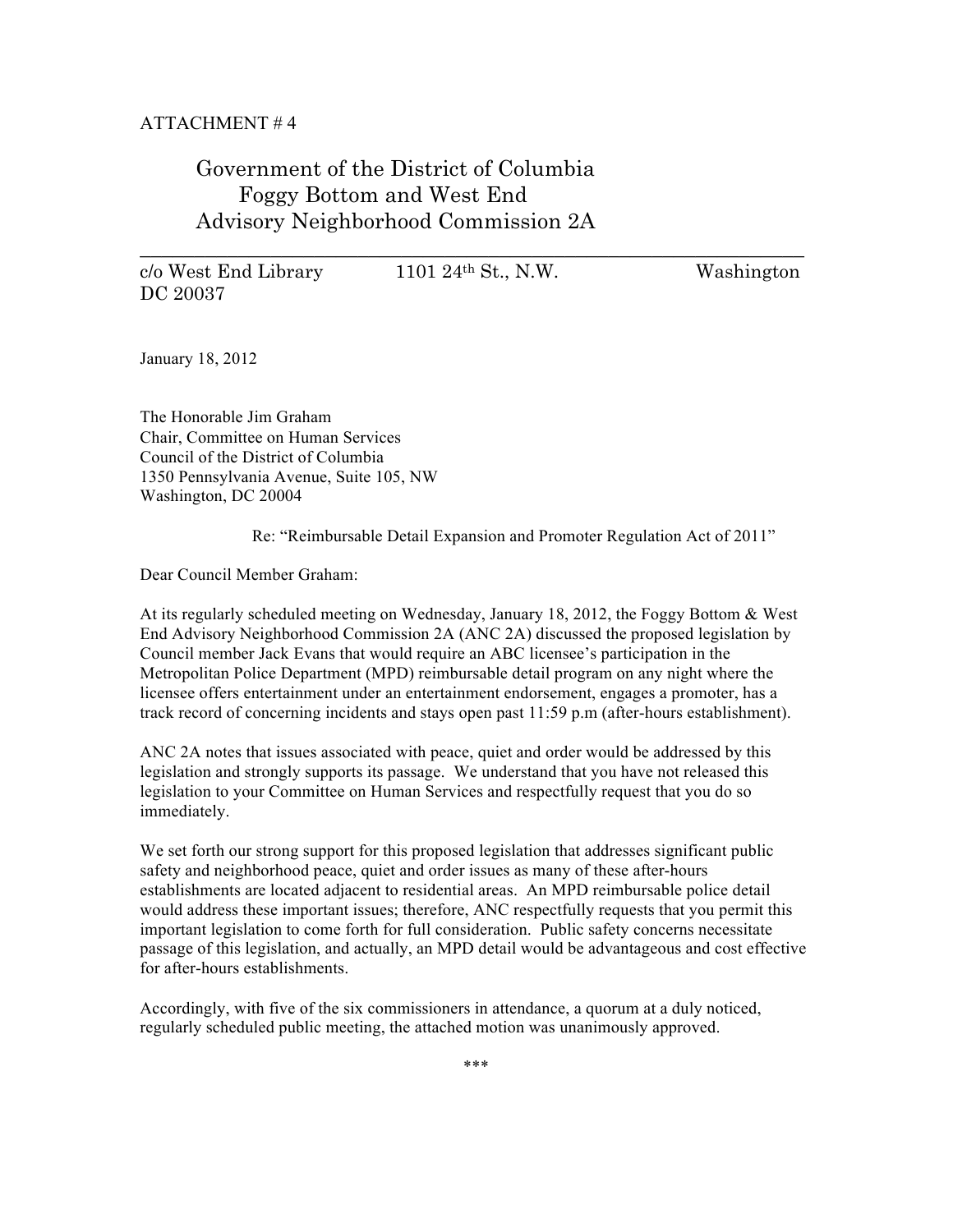#### ANC 2A RESOLUTION ON "REIMBURSABLE DETAIL EXPANSION AND PROMOTER REGULATION ACT OF 2011"

WHEREAS Council member Jack Evans has proposed the "Reimbursable Detail Expansion and Promoter Regulation Act of 2011"; however, Council member Jim Graham has not released this proposed legislation to the Committee on Human Services for a hearing by the Committee which he chairs for consideration;

WHEREAS ANC 2A is aware of numerous violent incidents in its own district and citywide involving security deficiencies related to ABC licensees that operate after 11:59 p.m. with an entertainment endorsement and that many times use the services of a promoter; these incidents involve lack of crowd control, assaults with a deadly weapon, and even murder due to security inadequacies of the licensee or the inability of the licensee to take action to control crowds as would the MPD due to restrictions on the licensee's insurance coverage;

WHEREAS some of these incidents have been well publicized, such as the recent murder of nightclub patron Jhonte Coleman and serious assaults of five other patrons who were kicked and stomped on the sidewalk outside of Heritage India in Dupont Circle at 2:45 a.m. on November 27, 2011, or the brawl involving Washington Wizards players JaVale McGee and Andray Blatche in Shadow Room on December 24, 2010 in the West End—a fight continued by other customers that later spilled out into the adjoining sidewalk and which led to the suspension of the players; or a recent non-fatal incident at The Stadium Club in Northeast; or the fatal fight at the H2O Restaurant & Lounge involving Nelson Able Jr. and Rashod Holmes at 3 a.m. in 2007 after a party hosted by middleweight boxing champion Floyd Mayweather; or the H Street Martini Lounge stabbing in late 2009; or incidents in 2007 at Club 1919 and H2O; or recent 2011 incidents at Love Nightclub.

WHEREAS most of these licensees utilize the services of promoters, who secure large crowds of young people for the licensee after 11:59 p.m. Typically, the licensee's security detail is illequipped to handle the types of safety issues with the effectiveness that MPD officers would be able to do;

WHEREAS the ABC Board has not required participation by many licensees in the MPD reimbursable detail program as evidenced by the murders and serious assaults that have occurred at these establishments where no MPD officers were present;

WHEREAS the presence of a MPD reimbursable detail would deter violent conduct, noise, and unrest created by the large crowds of after-hours establishments;

WHEREAS many of these licensees are located directly adjacent to residential neighborhoods whose residents fear for their safety if forced to traverse to their homes after midnight as the violence from these establishments often flows from the establishment to the adjoining neighborhoods;

WHEREAS after-hours establishments have publicly stated that they are unable to deter their patrons' boisterous late night activities outside of their establishments due to "liability concerns";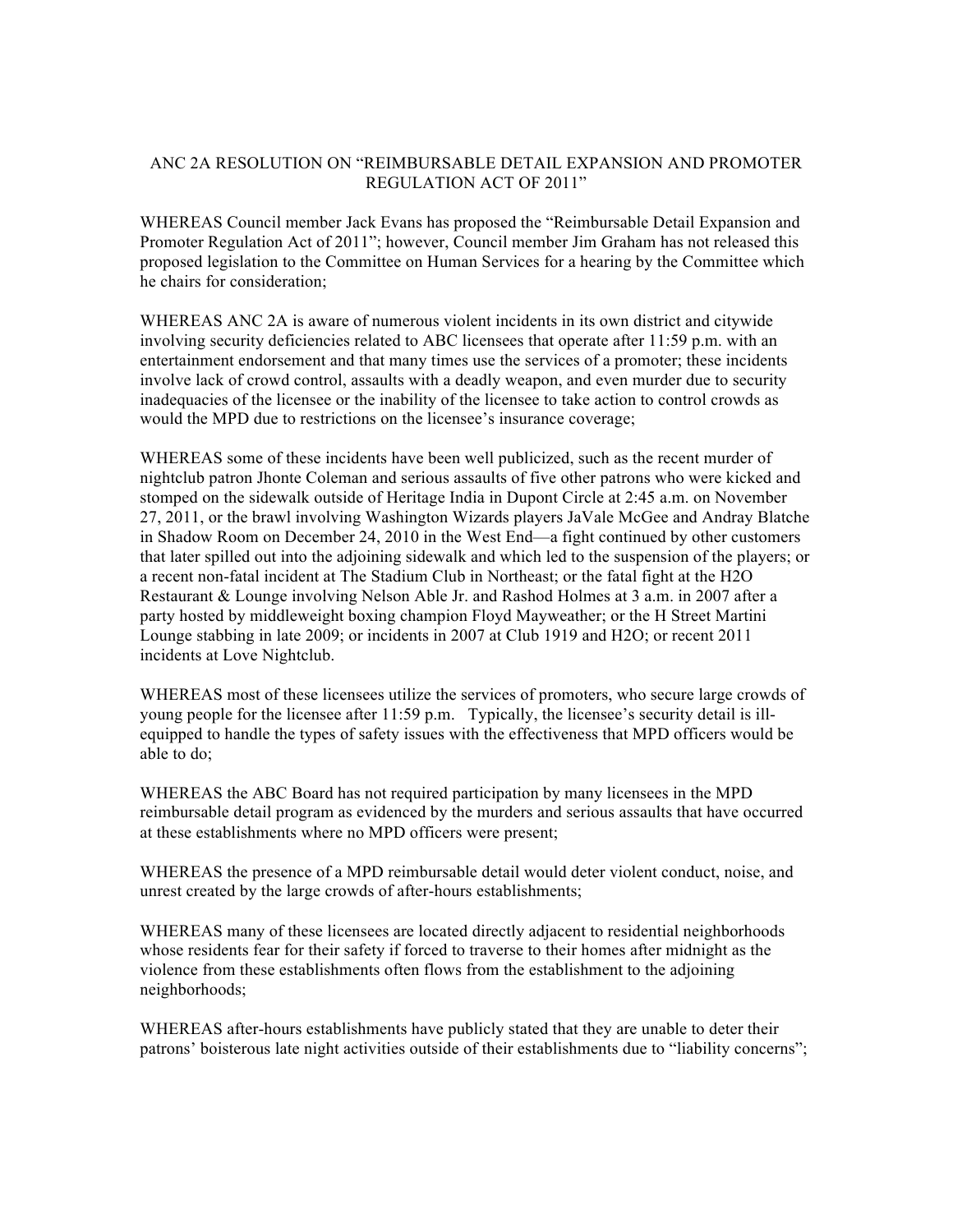WHEREAS participation in the MPD reimbursable detail by after-hours licensees for periods after 11:59 p.m. would likely decrease the types of public costs that result from such assaults (medical, legal, etc);

WHEREAS required participation in the MPD reimbursable detail program by after-hours licensees would also provide greater comfort to neighborhoods in knowing that appropriately trained security is protecting the public's safety;

**THEREFORE, BE IT RESOLVED** that ANC 2A unanimously supports passage of the legislation entitled "Reimbursable Detail Expansion and Promoter Regulation Act of 2011" proposed by Council member Jack Evans and requests that you permit this legislation to come before the Committee on Human Services for full consideration as soon as possible.

ON BEHALF OF THE COMMISSION:

Sincerely,

Rebecca Coder Chair

cc: Council chair Kwame Brown Council member Jack Evans, Ward 2 At-large Council member Michael Brown At-large Council member David Catania At-large Council member Phil Mendelson At-large Council member Vincent Orange Chief Cathy Lanier, MPD Fred Moosally, Director, Alcohol Beverage Regulatory Administration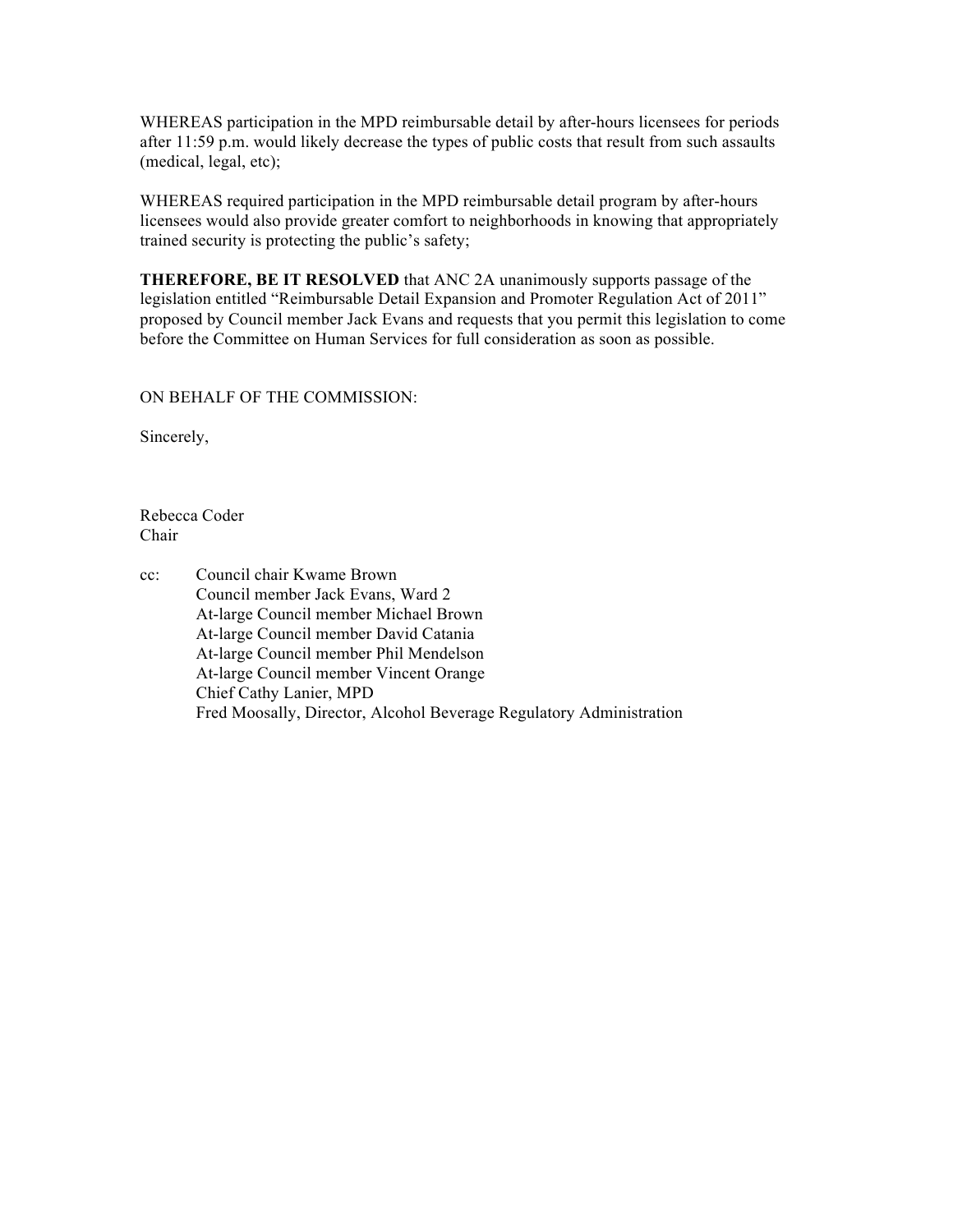## Government of the District of Columbia Foggy Bottom and West End Advisory Neighborhood Commission 2A

c/o West End Library 1101 24th St., N.W. Washington DC 20037

\_\_\_\_\_\_\_\_\_\_\_\_\_\_\_\_\_\_\_\_\_\_\_\_\_\_\_\_\_\_\_\_\_\_\_\_\_\_\_\_\_\_\_\_\_\_\_\_\_\_\_\_\_\_\_\_\_\_\_\_\_

January 18, 2012

The Honorable Tommy Wells Chair, Committee on Libraries, Parks, Recreation and Planning Council of the District of Columbia

Ginnie Cooper Chief Librarian, DC Public Library

Anthony Hood Chair, DC Zoning Commission

#### **Re: DC Library Renaissance Project West End Library Advisory Committee**

Dear Council Member Wells, Ms. Cooper and Chairman Hood:

At its regularly scheduled meeting on Wednesday, January 18, 2012, the Foggy Bottom & West End Advisory Neighborhood Commission 2A (ANC 2A) discussed recent representations by the DC Library Renaissance Project and its "West End Library Advisory Committee."

With five of the six commissioners in attendance, a quorum at a duly noticed, regularly scheduled public meeting, the following motion was unanimously approved.

BE IT RESOLVED that ANC-2A recognizes the West End Library Friends (WELF) to be the official group representing the needs and interests of Foggy Bottom and West End residents in relation to the West End Library. Furthermore, the ANC does not recognize OR SUPPORT the West End Library Advisory Committee that was recently established by the DC Library Renaissance Project.

ON BEHALF OF THE COMMISSION:

Sincerely,

Rebecca Coder Chair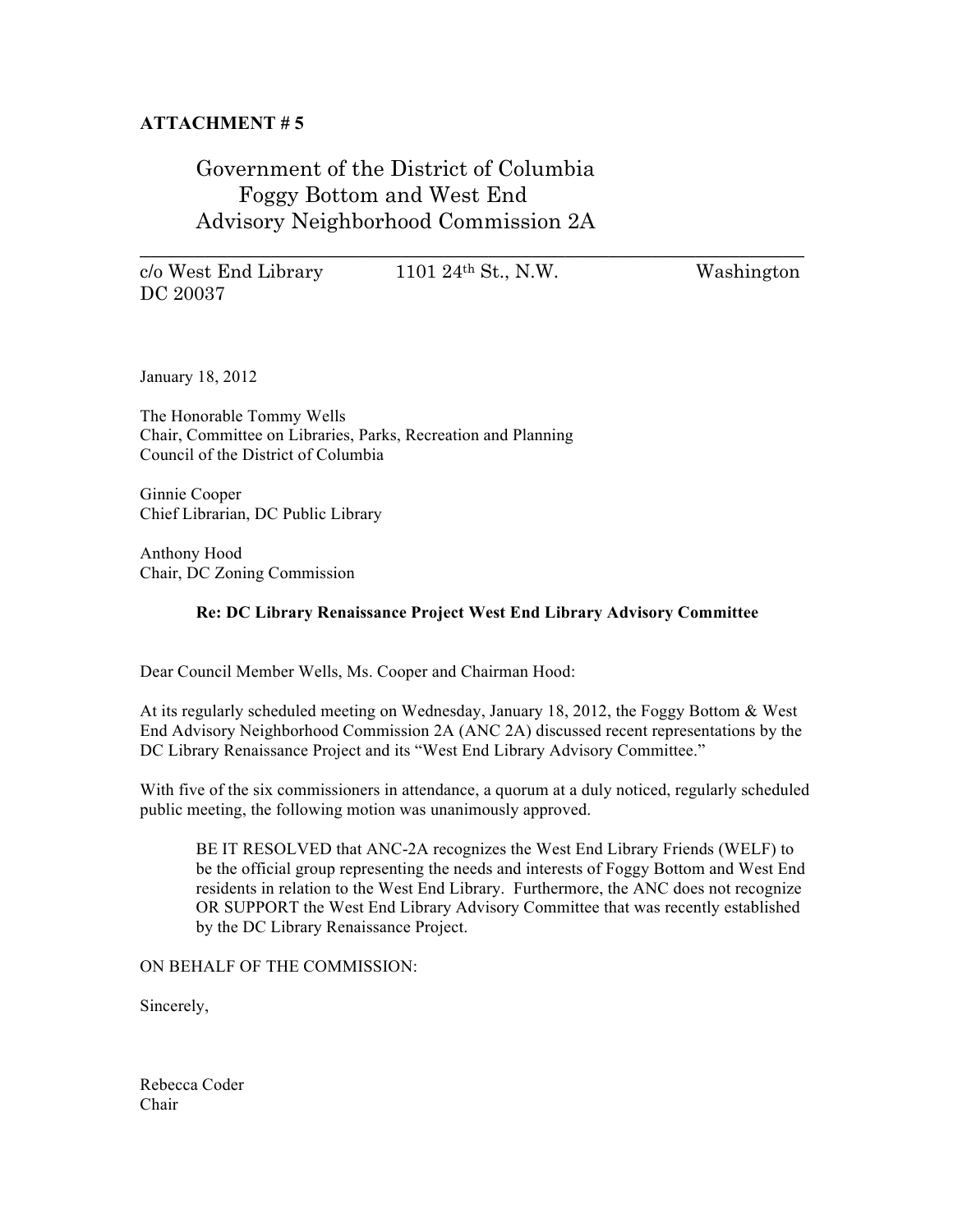cc: Council member Jack Evans, Ward 2 Susan Haight, President, West End Library Friend